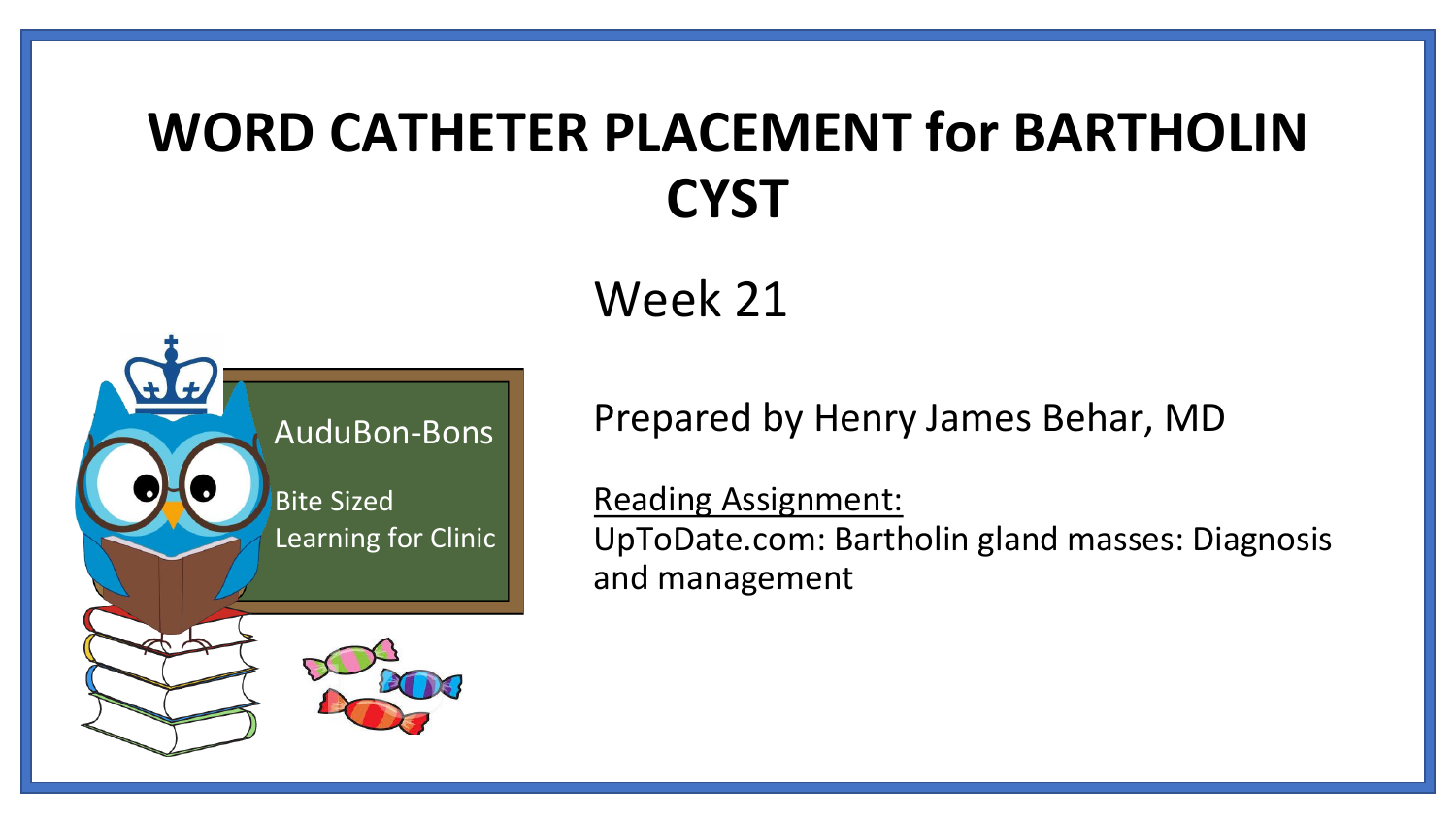# LEARNING OBJECTIVES

- To identify the signs and symptoms of Bartholin cysts in order to establish the correct diagnosis
- To determine the management options
- To review technical issues regarding the insertion of a Word catheter for surgical management of a Bartholin cyst

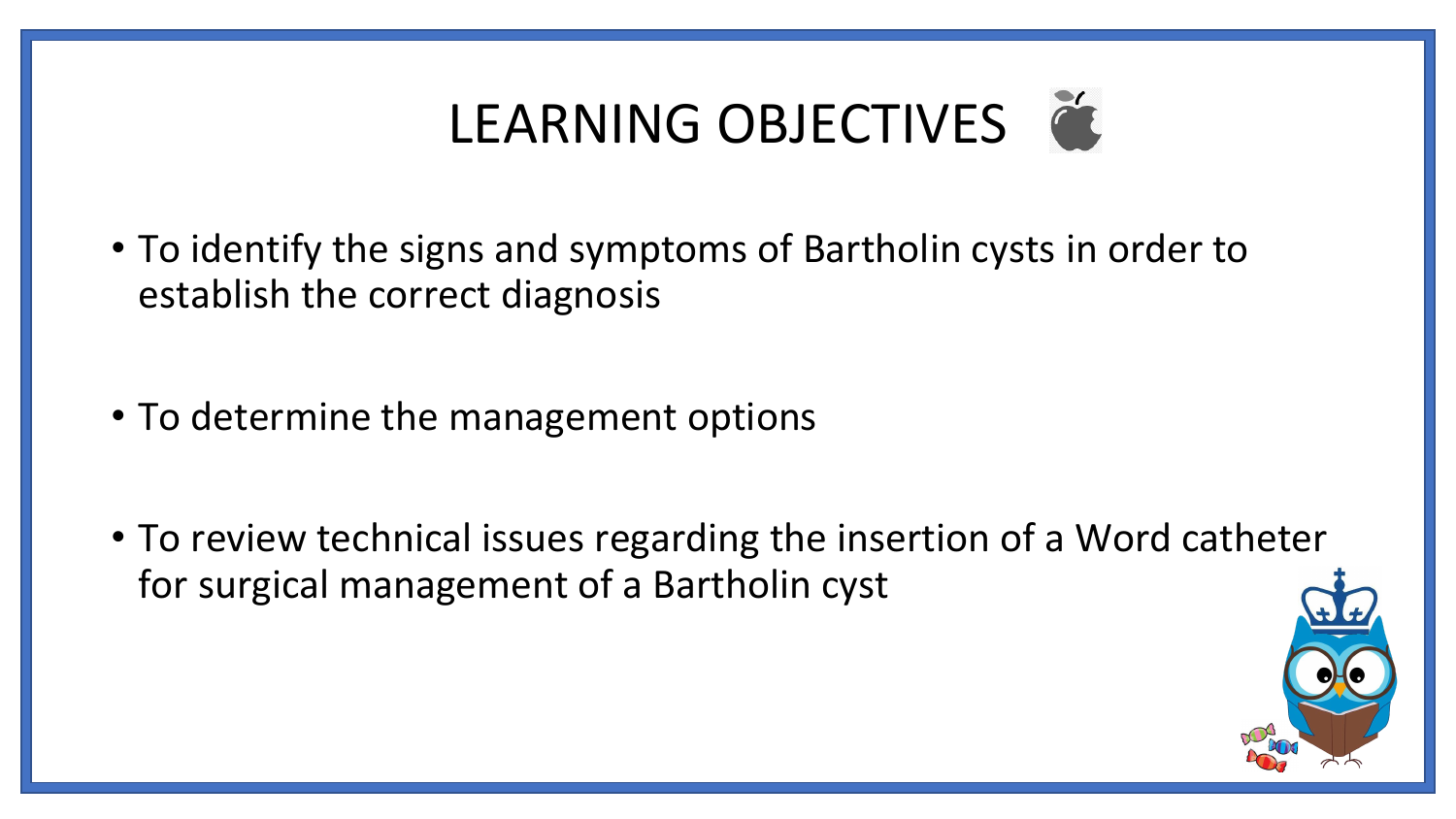#### CASE VIGNETTE

- A 24 year old G1P00 presents to 21 Audubon as a walk-in due to a two week history of feeling a "big bump on the left of her vagina"
- She states that the bump is not painful but it has made intercourse uncomfortable and she is self-conscious of it.
- Patient denies any discharge or bleeding.

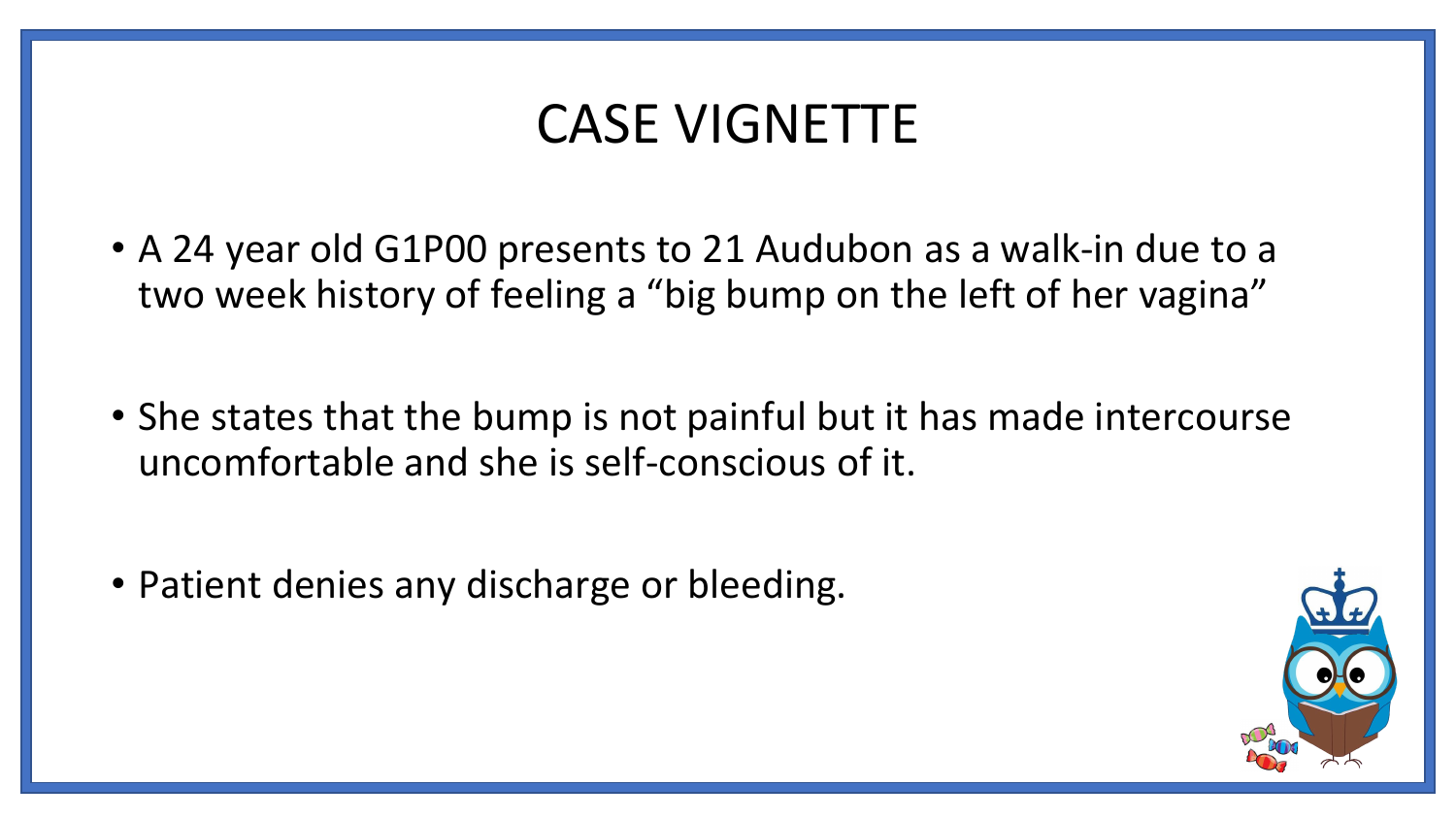#### FOCUSED HISTORY

- What elements of the patient's history are most important?
	- PMH: mild intermittent asthma
	- PSH: denies
	- PObH: VTOP x 1
	- PGynH: denies history of STIs, fibroids, cysts or abnormal Paps
	- Meds: Albuterol MDI
	- Allergies: NKDA

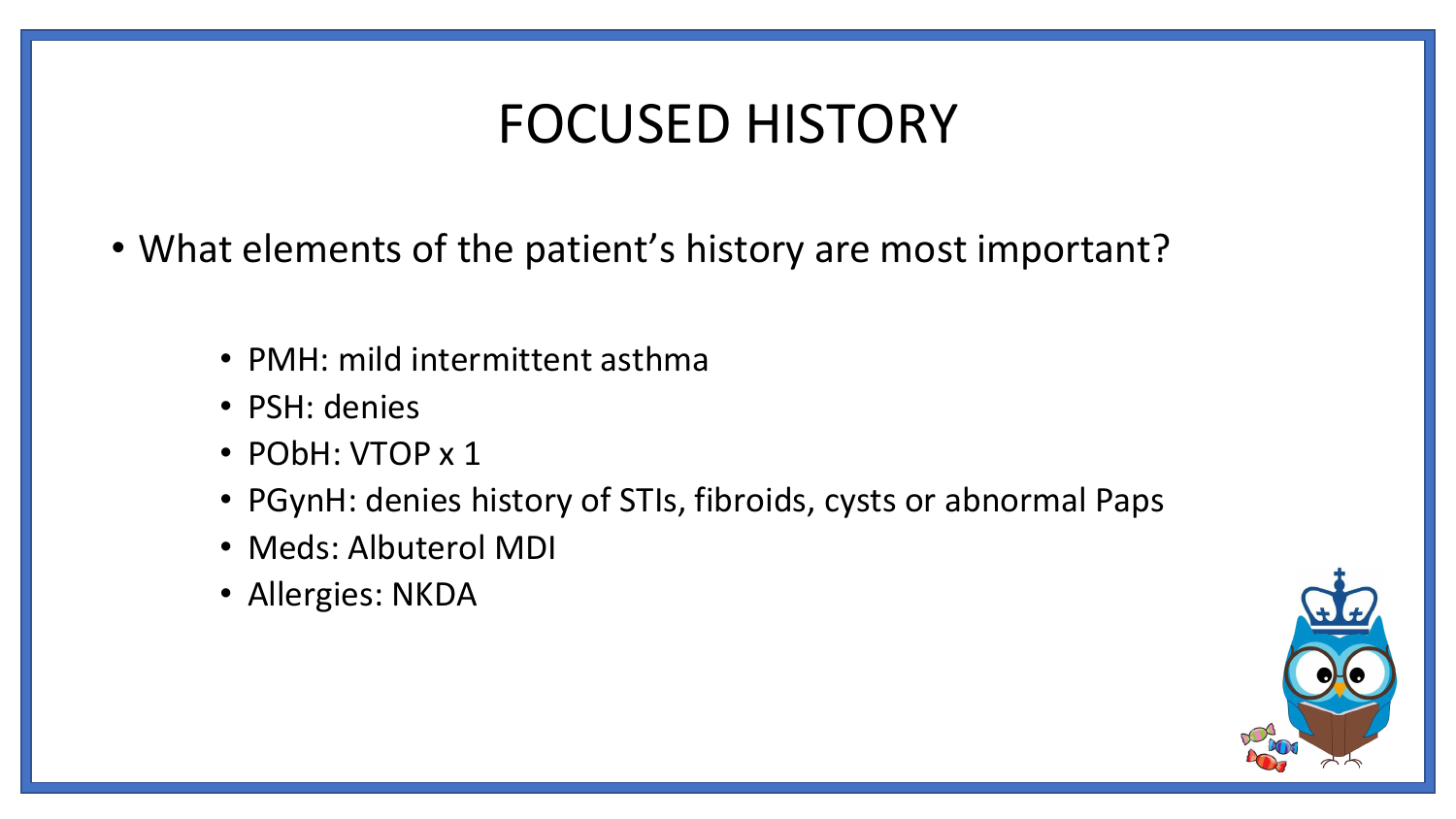#### PERTINENT PHYSICAL EXAM FINDINGS

- Vital signs: HR 80, BP 110/78, T 98.6, RR 12
- Vulva: 2.5cm nontender mass palpable medial to left labia majora in the inferior aspect of the vestibule, no bleeding or drainage noted
- Vagina: no bleeding or discharge noted
- Cervix: multiparous, no visible lesions

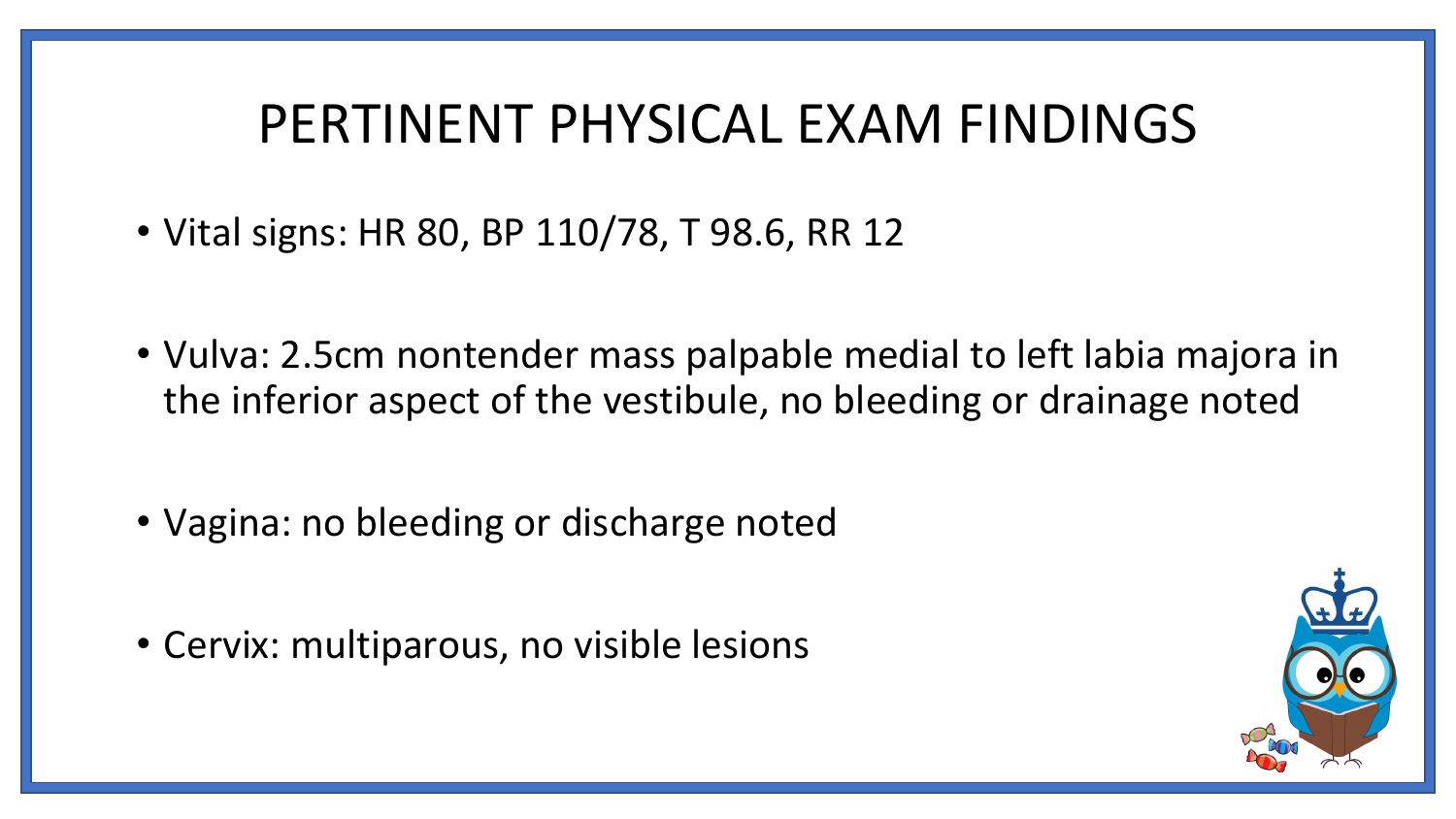# MANAGEMENT

- No intervention is necessary for asymptomatic Bartholin cysts
	- Warm compresses
	- Sitz baths
- Antibiotics?
	- Cyst contents are typically sterile
- Biopsy?
	- Recommended for women over the age of 40 with recurrent cysts or abscesses to rule out Bartholin gland adenocarcinoma
- Symptomatic cysts can be managed surgically
	- Incision and drainage
	- Word catheter placement
	- Marsupialization
	- Excision of the gland

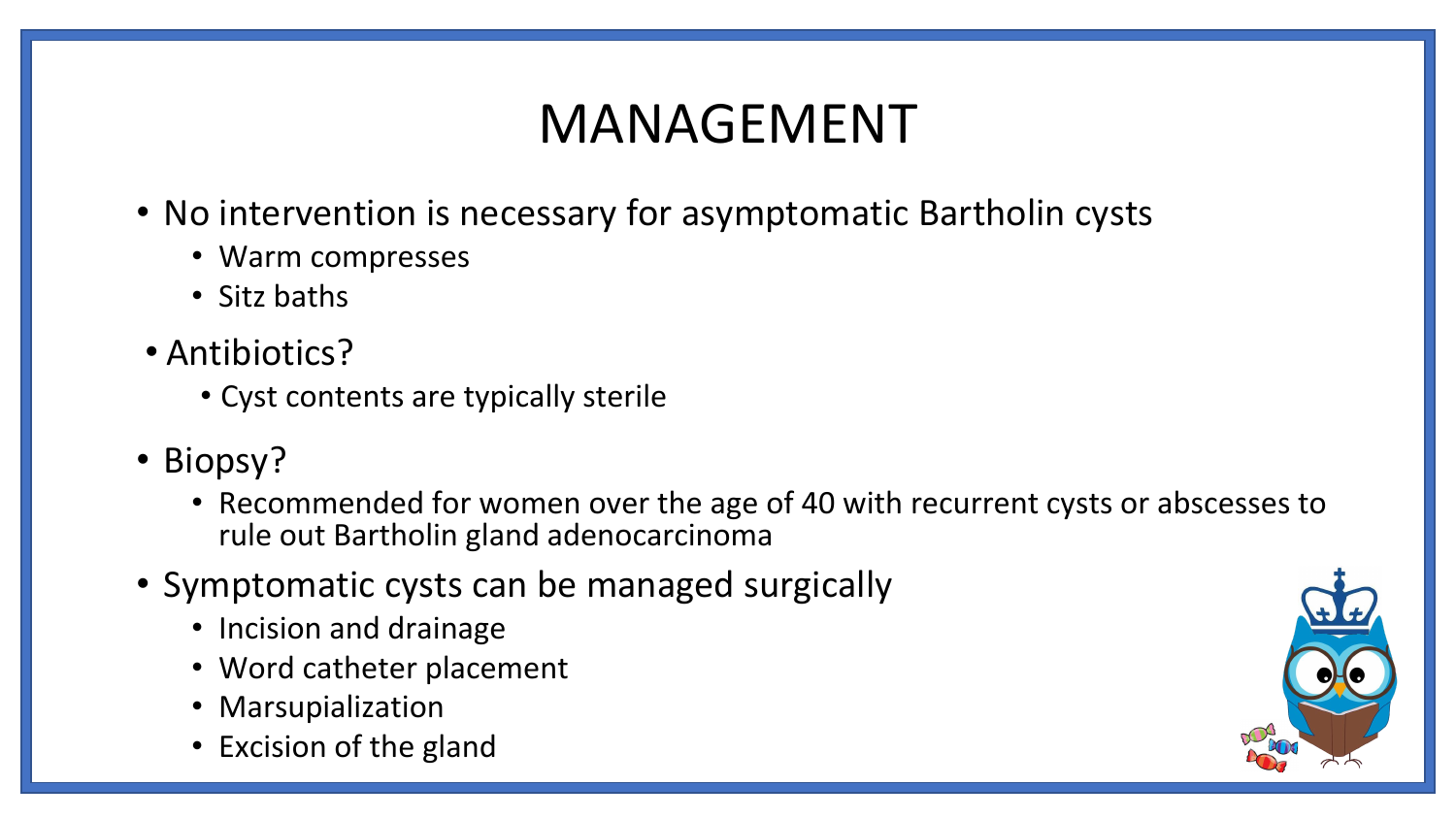#### INDICATIONS

- For which patients are Word catheters a good choice?
	- Presence of an otherwise uncomplicated Bartholin cyst or abscess
	- Word catheter placement drains cyst contents and creates a fistulous tracts for drainage once the catheter has been removed.

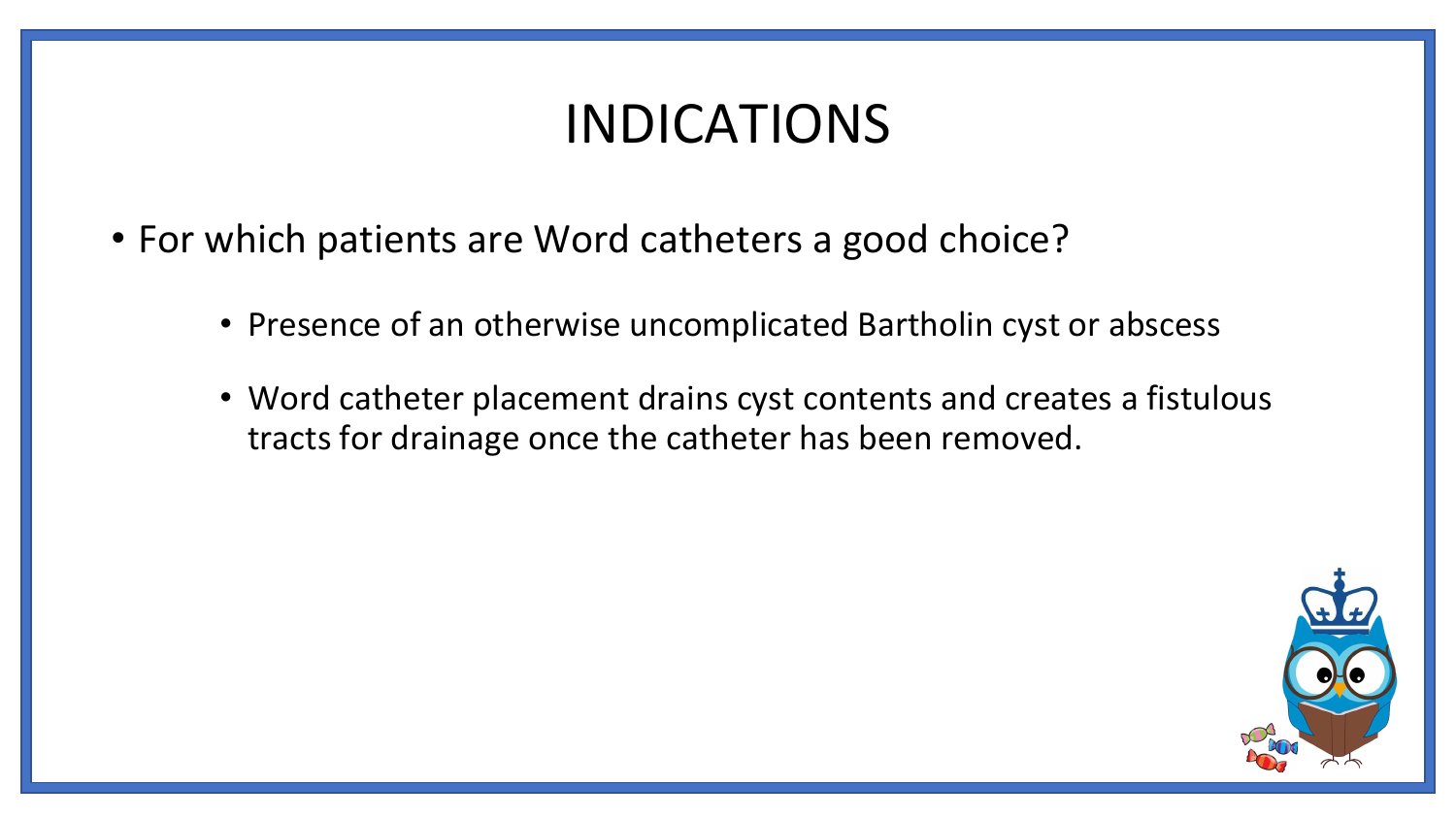### CONTRAINDICATIONS Relative and Absolute

• Latex allergy

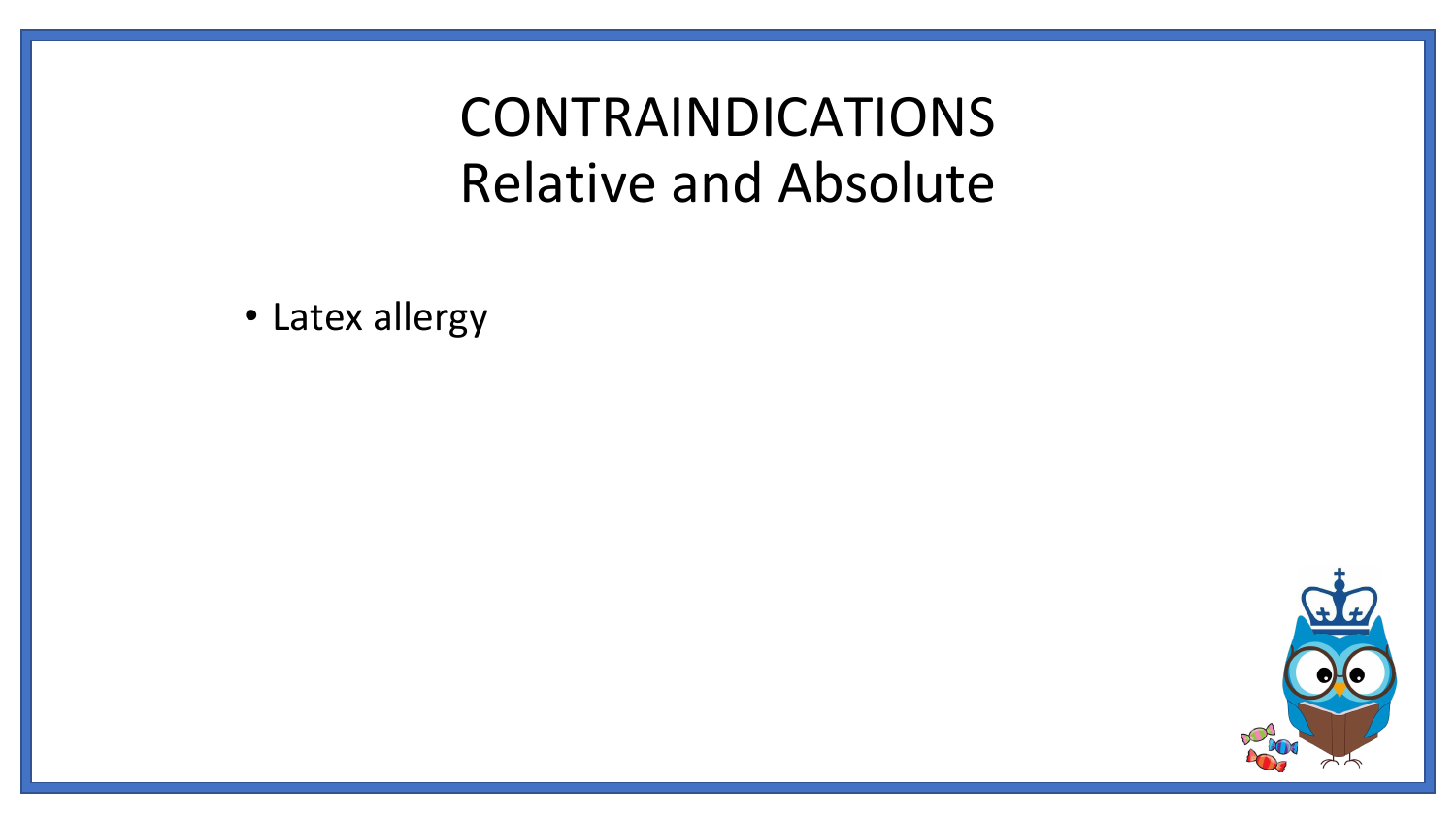### INFORMED CONSENT

- What will you discuss with the patient before signing the consent form?
- Risks/ Benefits/ Alternatives
	- Risks: Bleeding, infection, pain to site, scarring, distorted anatomy
	- Benefits: Safe and effective with immediate improvement in symptoms
	- Alternatives: Conservative management, I&D, marsupialization

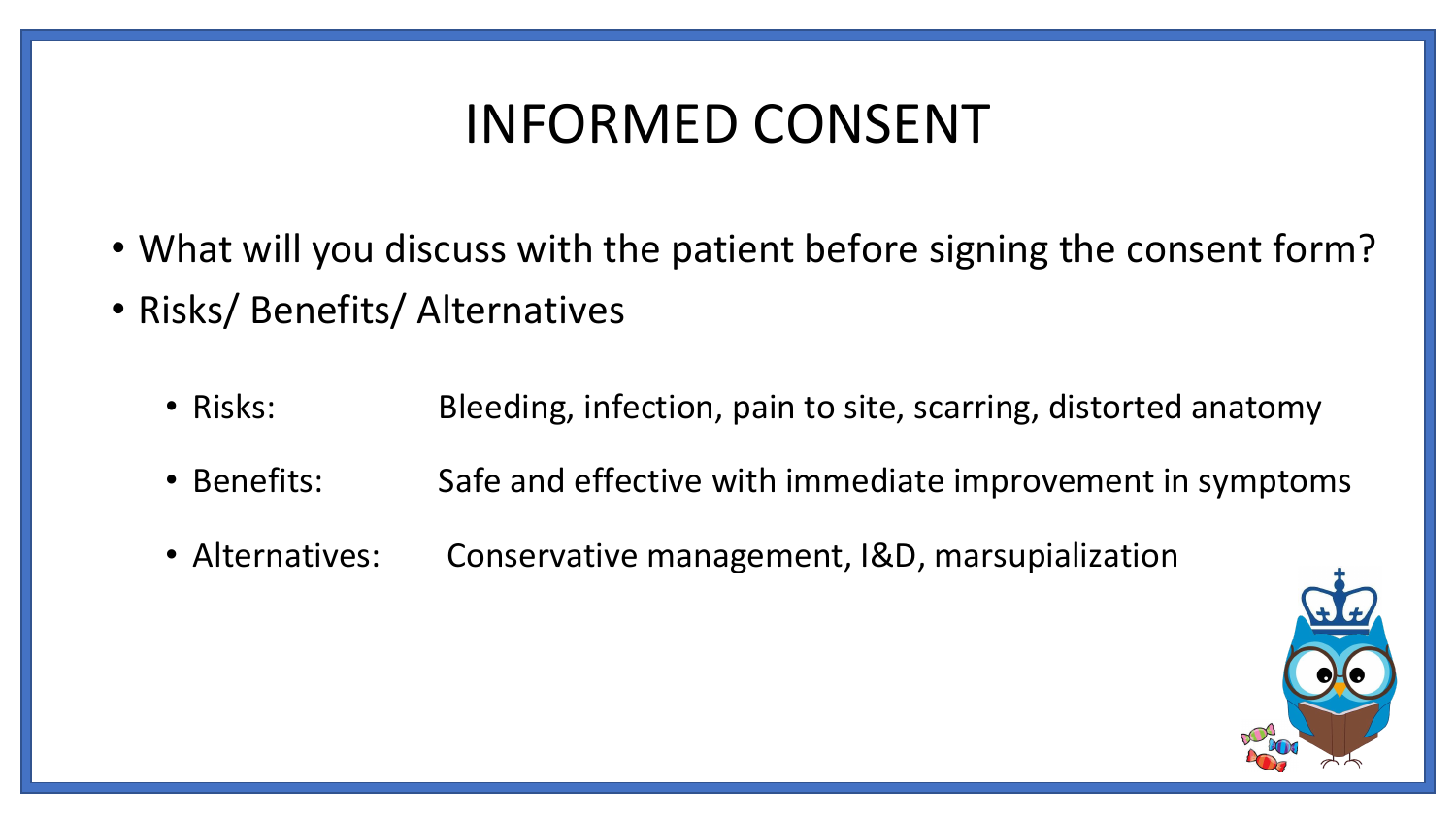# PRE-PROCEDURE CONSIDERATIONS

- The MA asks what instruments/ supplies you will need in the room before you begin.
	- Sterile gloves
	- Prep solution i.e. povidone iodine, chloroprep
	- Local anesthetic i.e. Lidocaine 1%
	- Small gauge needle and 3mL syringe for local anesthetic injection
	- Forceps
	- #11 scalpel
	- Culture swabs e.g. GC/CT and wound culture
	- Hemostat
	- Word catheter
	- Medium gauge needle and 3mL syringe to inflate Word catheter
	- Gauze, chux, maternity pads, etc

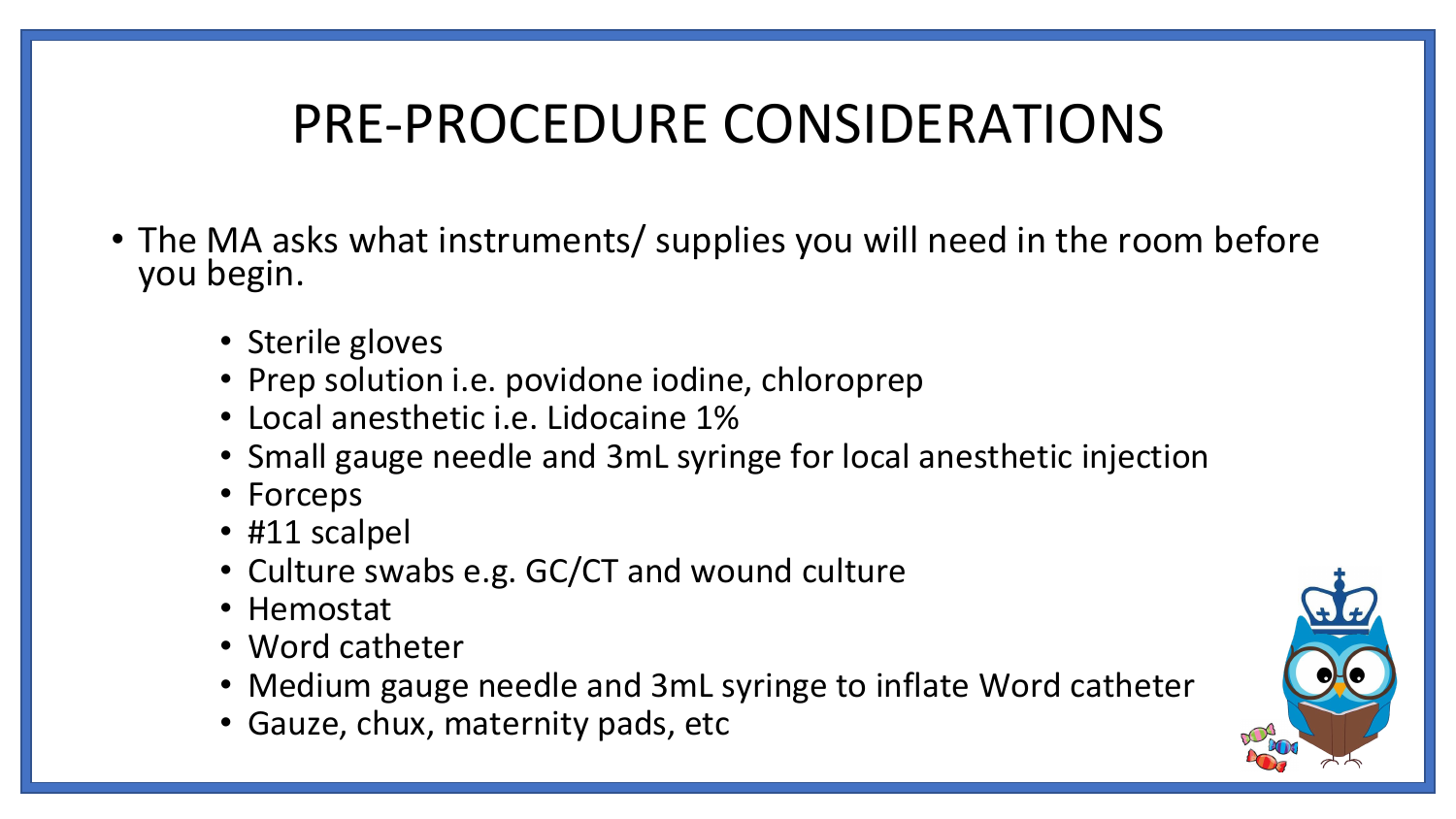# PROCEDURE

- Describe the steps of the procedure:
	- Conduct a NYP time-out
	- Clean the area overlying the cyst with the prep solution
	- Inject ~3mL of local anesthetic into the overlying tissue where the incision is to be made
	- Grasping the cyst with forceps, make a ~5mm incision at the hymenal ring with the #11 scalpel deep enough to allow for drainage of cyst contents
	- Allow the cyst contents to drain; collect specimen for culture and GC/CT amplification
	- Break up any possible intracystic loculations with the hemostat; unidentified loculations can result in recurrence
	- The Word catheter is then introduced through the incision and inflated with ~3mL of sterile water or saline
	- The end of the Word catheter can be tucked into the vagina to minimize discomfort

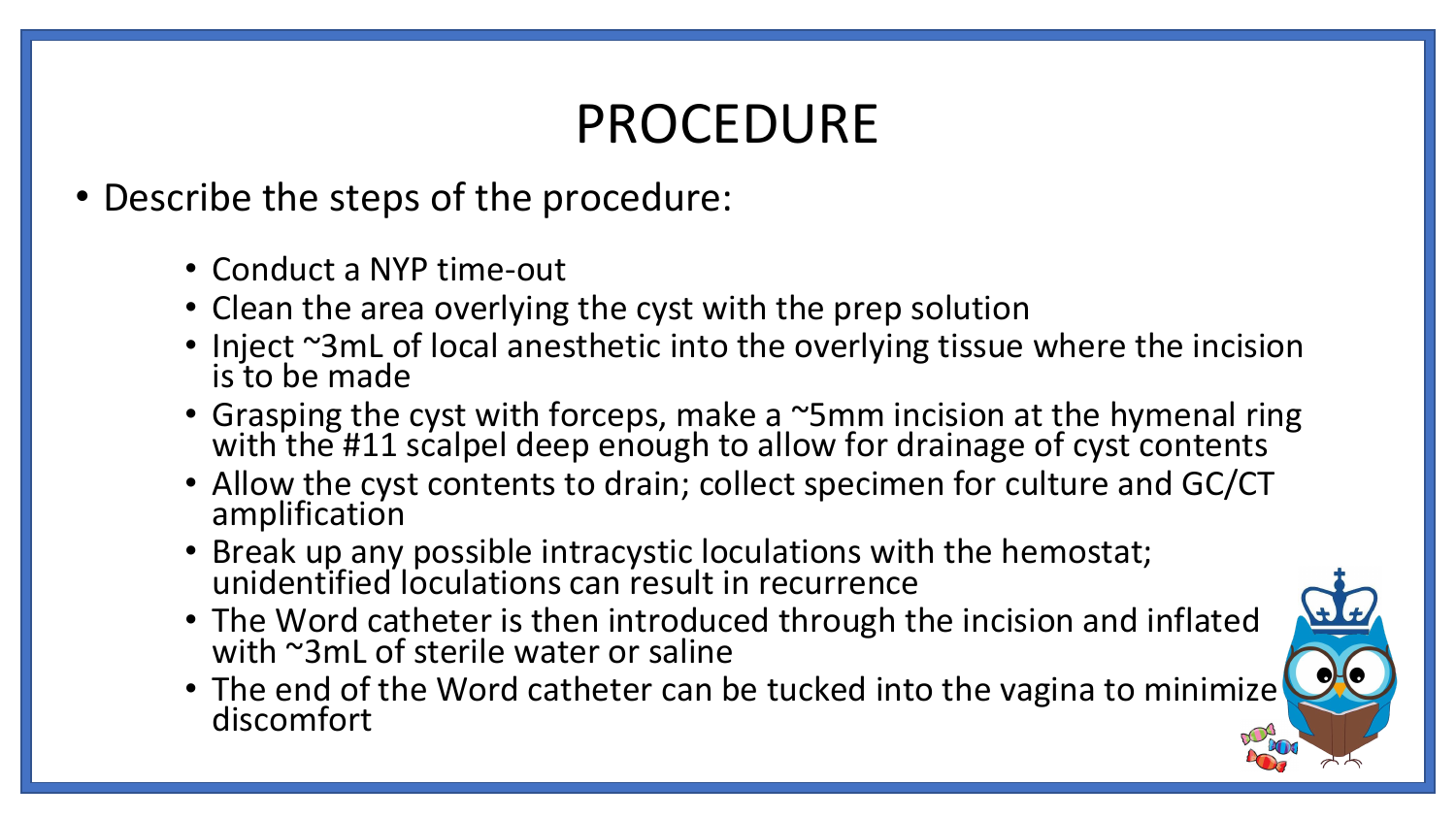# FOLLOW UP

- Pelvic rest while the Word catheter is in place
- Return to clinic or emergency department for:
	- Worsening pain, swell, bleeding, discharge, fevers, etc
- Sitz baths BID
- Oral analgesics PRN
- Leave Word catheter in for 4-6 weeks to allow for epithelialization of the tract
- Patient with persistent pain may require slight reduction in fluid volume (0.5-1mL)
- Remove Word catheter when the tract appears to be epithelialized by draining the fluid from the end and applying gentle traction
- If the catheter falls out, reassess for additional management

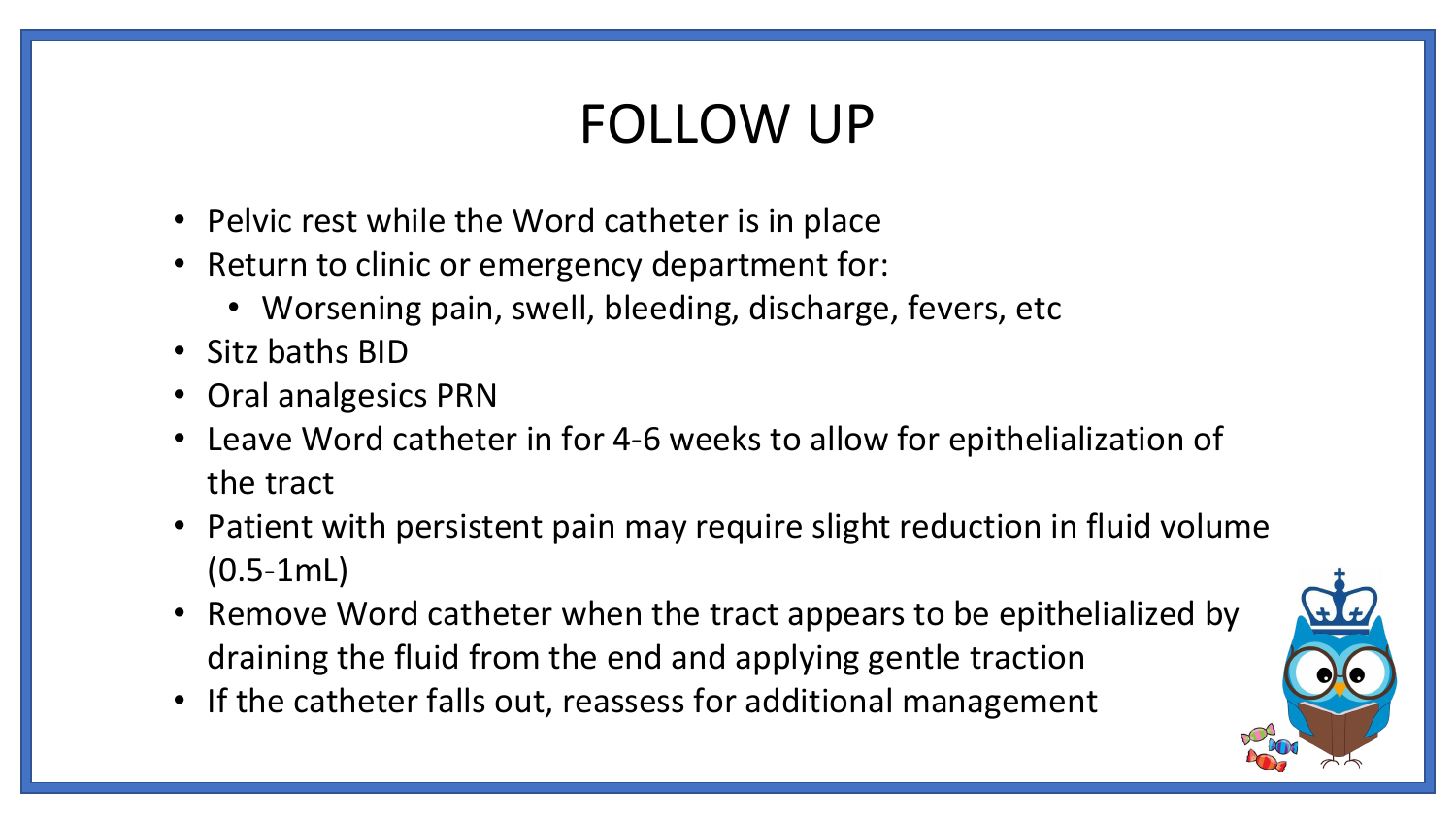#### SOCIAL DETERMINANTS OF HEALTH

Risk for Bartholin abscess is greatest among non-Hispanic white women (OR 1.9) and black women (OR 2.4)

Word catheter placement can be performed in office ( 30 mins) or ED (average LOS in NYS 3 hrs)

Location of treatment (and time required for treatment) depends on access to office gynecologist versus need to present to ED in setting of no insurance coverage

Bartholin cyst in women over 40 should be biopsied to ensure no underlying malignancy. This requires office follow up so patients without insurance are at higher risk of advanced stage of disease at time of diagnosis.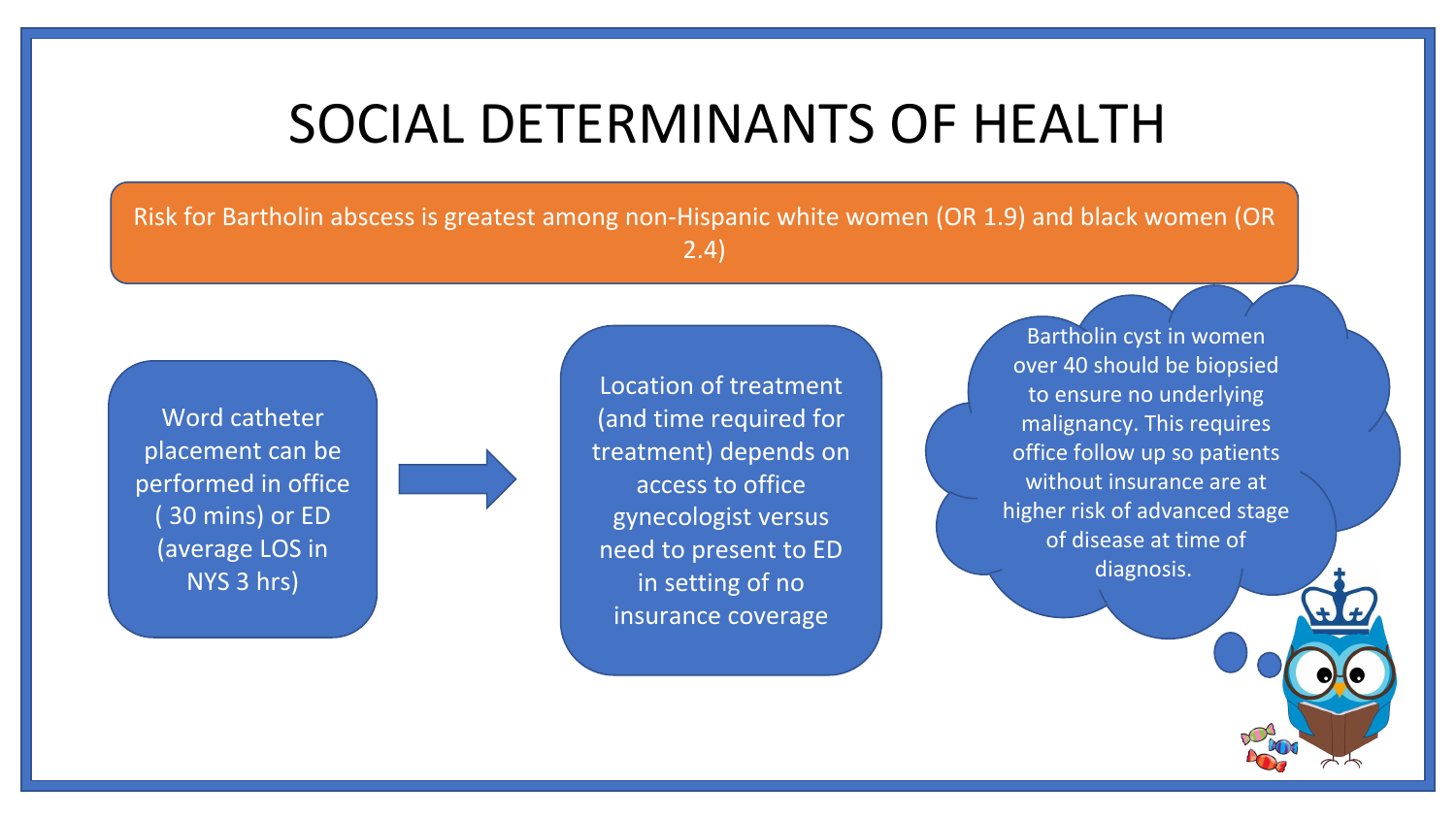#### Epic .Phrase

#### .**BBonWordCatheterPlacement**

#### Description: Word Cather Placement

After Time Out was completed, the site was cleaned with betadine x 3. 3mL of lidocaine was injected into the overlying tissue. A 5mm incision was made with an 11 blade scalpel. Culture was sent. Any loculations were broken up using a hemostat and the cyst cavity was irrigated with sterile saline. The word catheter was introduced through the incision and inflated with 3 ml of sterile water. The patient tolerated the procedure well.

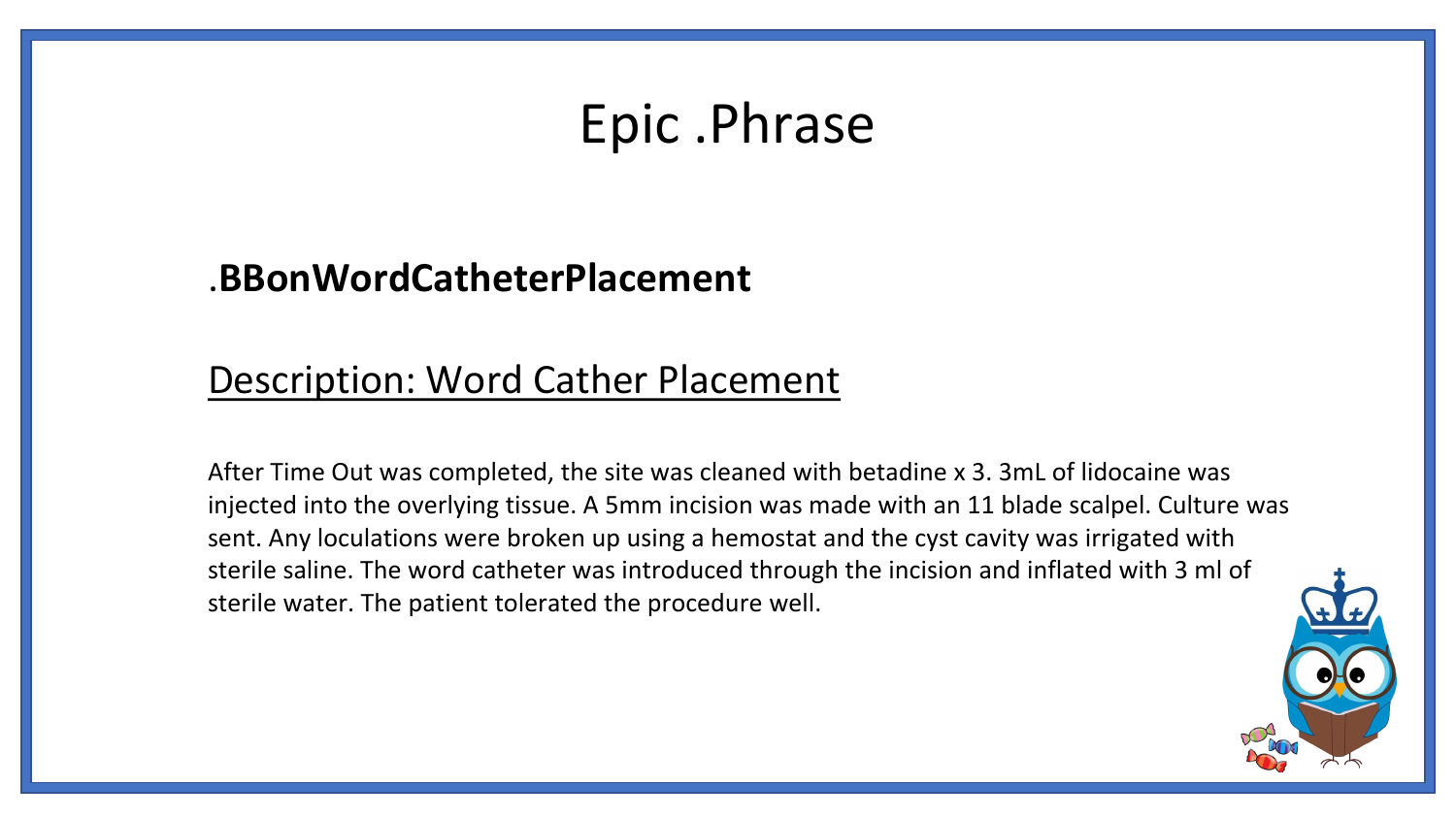#### CODING AND BILLING

CPT: 56420 – Incision and drainage of Bartholin's gland abscess

ICD-10: N75.0 - Cyst of Bartholin's gland